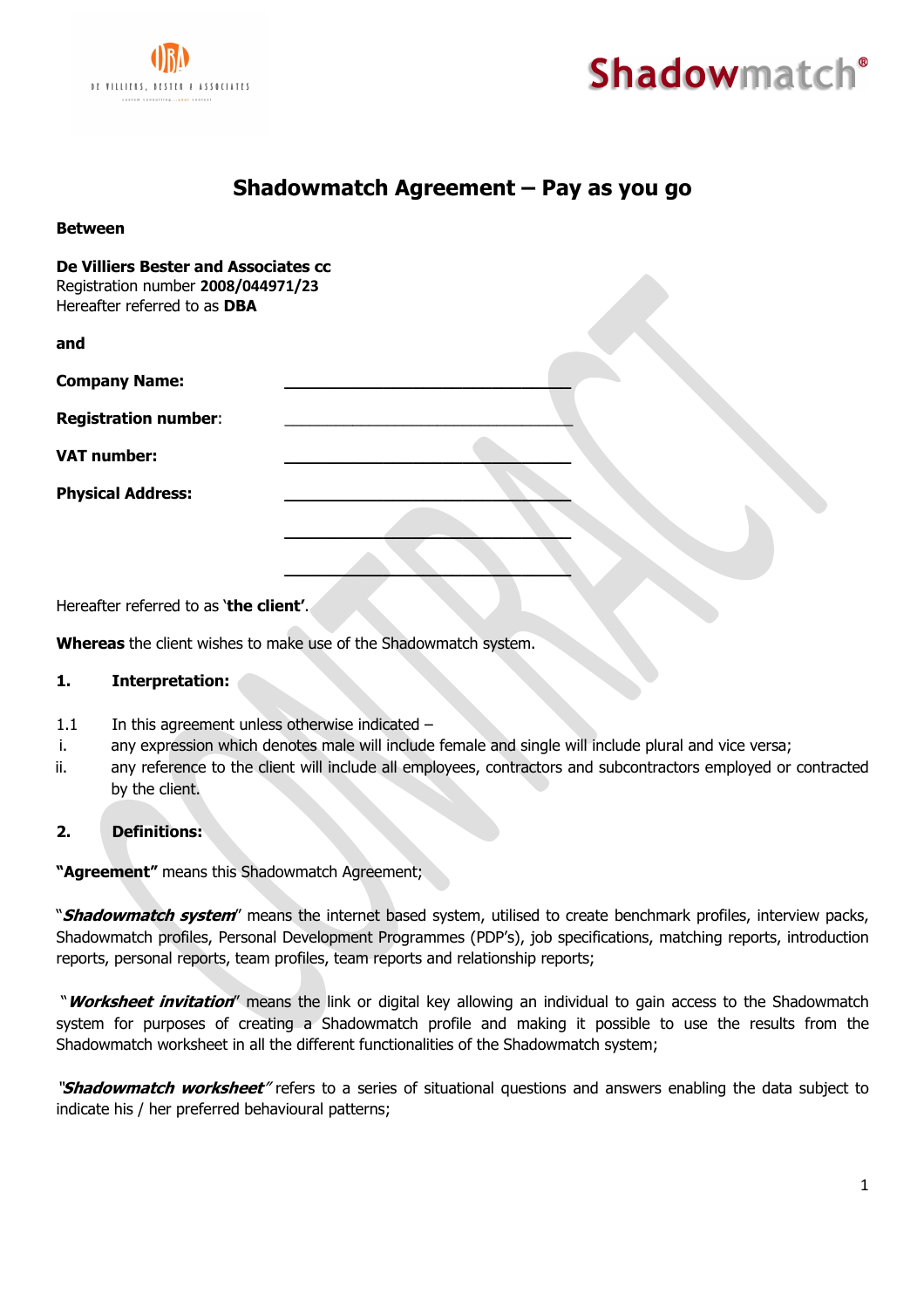



**"Use of the Shadowmatch System**" means that the client is granted the rights to use the systems functionalities for which it was intended for the period of the contract;

**"Data"** means the electronic representation of information in any form.

**"Data subject"** means any natural person in respect of whom personal information has been requested, collected, collated, processed or stored, by the Shadowmatch system

**"Data profile"** means the habit profile created by the Shadowmatch system based on the information provided by the data subject.

## **3. Commencement date:**

3.1 This Agreement shall commence on  $\qquad \qquad$  (date) and shall continue for a period calculated from the Commencement date and thereafter until terminated by either party having given the other not less than sixty (60) days prior written notice of such termination.

# **4. DBA obligations:**

- 4.1 For the duration of this contract, DBA will grant The Client use of the Shadowmatch system according to the conditions of clause 5.
- 4.2 DBA will ensure that the system is available and that interruptions to the System are kept to a minimum.
- 4.3 DBA will invoice the client monthly for worksheets completed during that specific month. The invoice amount is payable no later than 30 days from invoice.
- 4.4 DBA reserves the right to withhold access to the Shadowmatch system should the client be in breach of any contractual conditions.
- 4.5 DBA reserves the right to process all data and data profiles captured by the Shadowmatch system for research and development purposes. The data will be processed anonymously and no personal information will form part of the research outcomes. The research results are used for trend analysis to enable further enhancements of the system and optimize and expand the reports generated by the system.

# **5. Client obligations:**

- 5.1 The Client is only authorised to use the Shadowmatch system for the interest of the client and the client will ensure that no worksheet invitations or system usage will be made available to anybody for any purpose that is not in line with the purpose that it was intended for.
- 5.2 The client will ensure that worksheet invitations to individuals not employed by the client will only be for recruitment purposes.
- 5.3 The Client is not authorised to on-sell or make available any Shadowmatch worksheet invitations and / or any part or right to use the Shadowmatch system to any individual, business or organization outside of the client in whatever format for whatever purpose.
- 5.4 The Client is not authorised to cede any rights in terms of this agreement without the consent of DBA.
- 5.5 The Client will ensure that the Shadowmatch system is used in the manner it was intended for as outlined in the Shadowmatch online training modules. Furthermore the Client will ensure that the worksheets are used in accordance with applicable instructions.
- 5.6 It is the client's obligation to ensure that all employees with access to the system complete the online Shadowmatch training and understand the terms of use of the system before using it.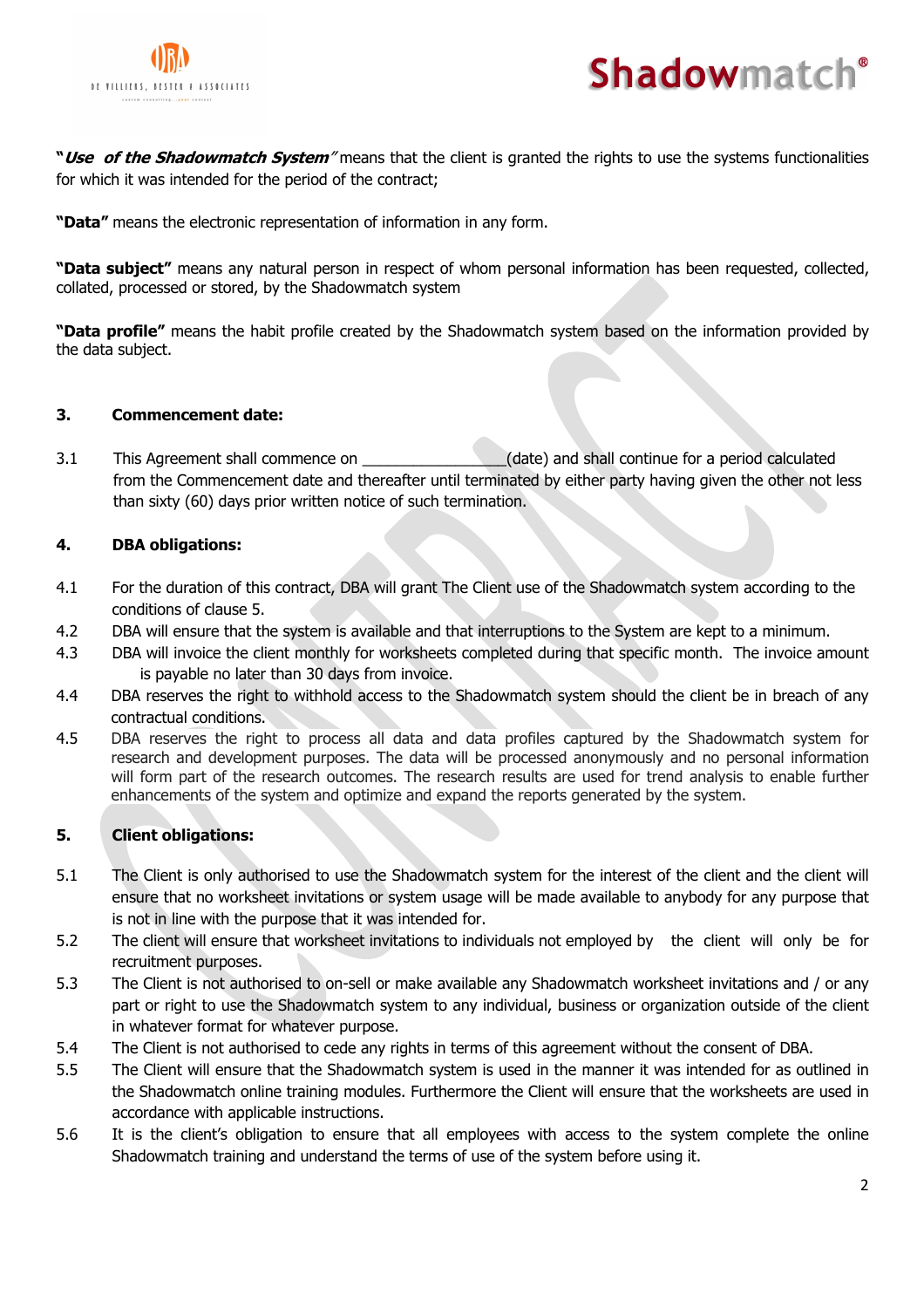

# **Shadowmatch®**

# **6. Intellectual property:**

- 6.1 The Client acknowledges that any and all of the trademarks, trade names, copyrights, patents, data, data profiles and other intellectual property rights used or embodied in or in connection with the Shadowmatch System belong exclusively to and shall be and remain the sole property of DBA and save as set out herein, nothing contained in this Agreement shall be construed so as to confer on the Client any copyright or other intellectual property rights in respect of any particular Services provided by Shadowmatch to the Client.
- 6.2 The Client acknowledges that all rights in any copy, translation, update, upgrade, adaptation or derivation of the Services including without limitation any improvement or development thereof belong exclusively to and shall be and remain the sole property of DBA.
- 6.3 The Client shall not, in any manner, copy, remove, alter or in any manner whatsoever, tamper with any copyright and/or other proprietary notice of DBA. Nothing contained in this Agreement shall be construed so as to confer on the Client any copyright or other intellectual property rights in respect of any particular services or the use of any system provided by DBA to the Client.

## **7. Termination:**

7.1 The agreement may be terminated by either party by means of a written notification to the other party to inform the latter that the agreement will come to an end after 60 days from the date on which such notification has been received by the other party.

## **8. Pricing:**

## **Pay-as-you-go:**

The Client will pay for completed Shadowmatch worksheets on a pay-as-you go basis. The price per worksheet is R 475.00 plus VAT. The completed worksheets will be invoiced at the end of every month. Personal Development Programmes can also be obtained on a pay-as–you go basis at a cost of R 475.00 plus VAT per PDP. No obligation to purchase a certain quantity of worksheets. Relationship Reports will be billed at R 180.00 plus VAT per Work Relationship Report requested.

Prices may increase annually on 1 January. The new prices will be communicated to all clients via their dedicated Shadowmatch consultant.

## **9. Declaration of authority:**

9.1 The undersigned hereby declare that they have the necessary authority to enter into an agreement on behalf of the client.

| Signed:             |  |
|---------------------|--|
| Name:               |  |
| <b>Designation:</b> |  |